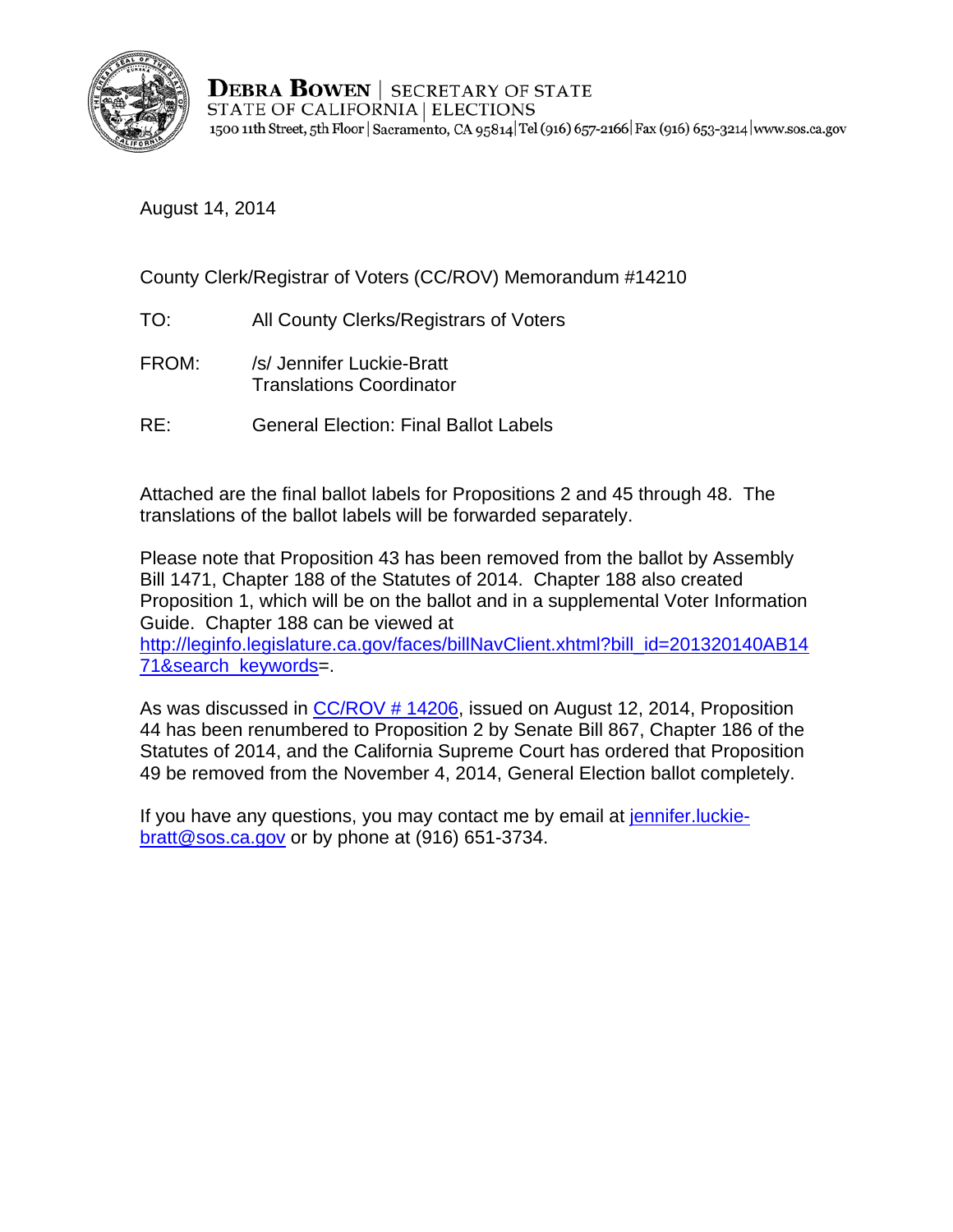#### **STATE BUDGET. BUDGET STABILIZATION ACCOUNT. LEGISLATIVE**

**CONSTITUTIONAL AMENDMENT.** Requires annual transfer of state general fund revenues to budget stabilization account. Requires half the revenues be used to repay state debts. Limits use of remaining funds to emergencies or budget deficits. Fiscal Impact: Long-term state savings from faster payment of existing debts. Different levels of state budget reserves, depending on economy and decisions by elected officials. Smaller local reserves for some school districts.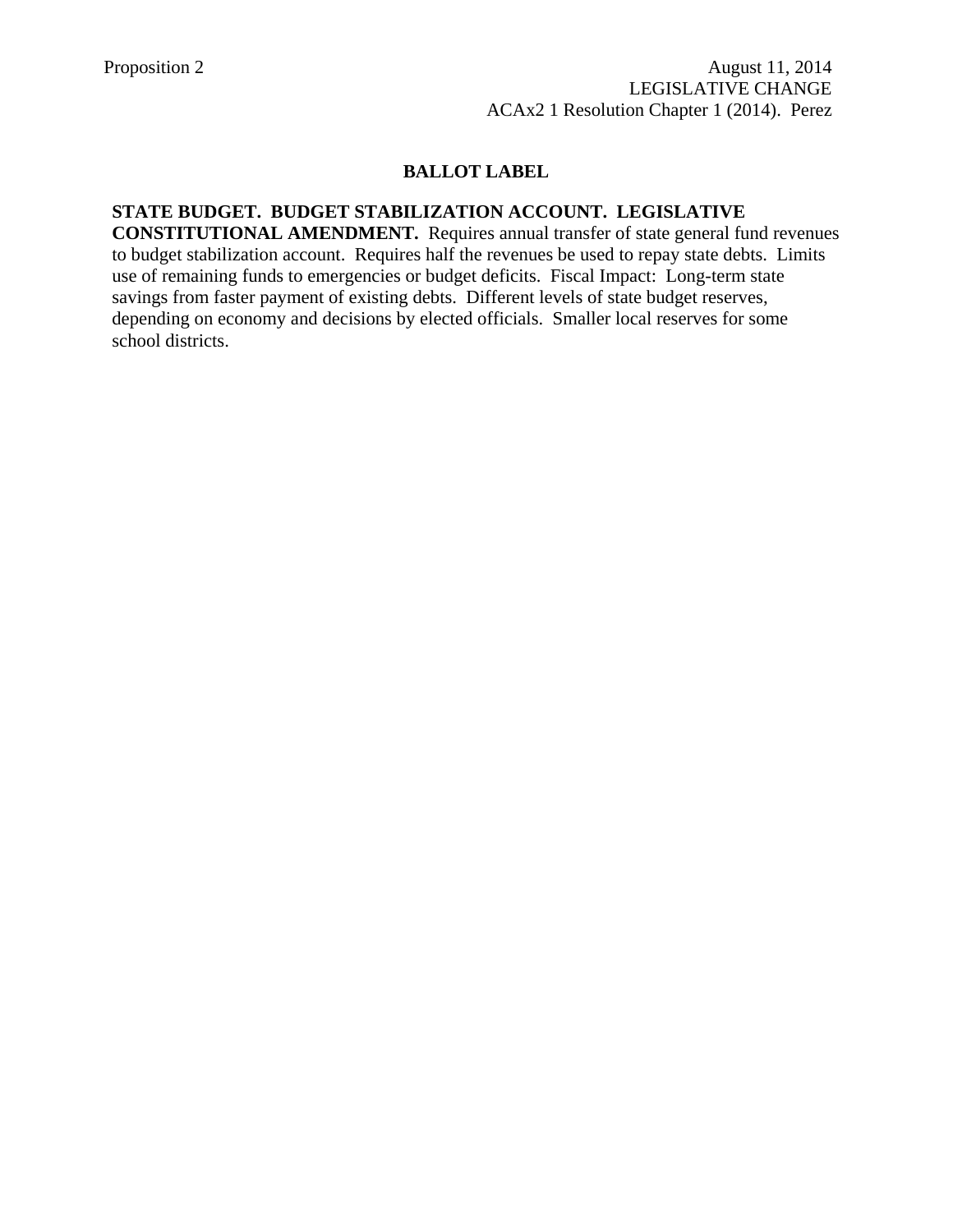#### **HEALTHCARE INSURANCE. RATE CHANGES. INITIATIVE STATUTE.**

Requires Insurance Commissioner's approval before health insurer can change its rates or anything else affecting the charges associated with health insurance. Provides for public notice, disclosure, and hearing, and subsequent judicial review. Exempts employer large group health plans. Fiscal Impact: Increased state administrative costs to regulate health insurance, likely not exceeding the low millions of dollars annually in most years, funded from fees paid by health insurance companies.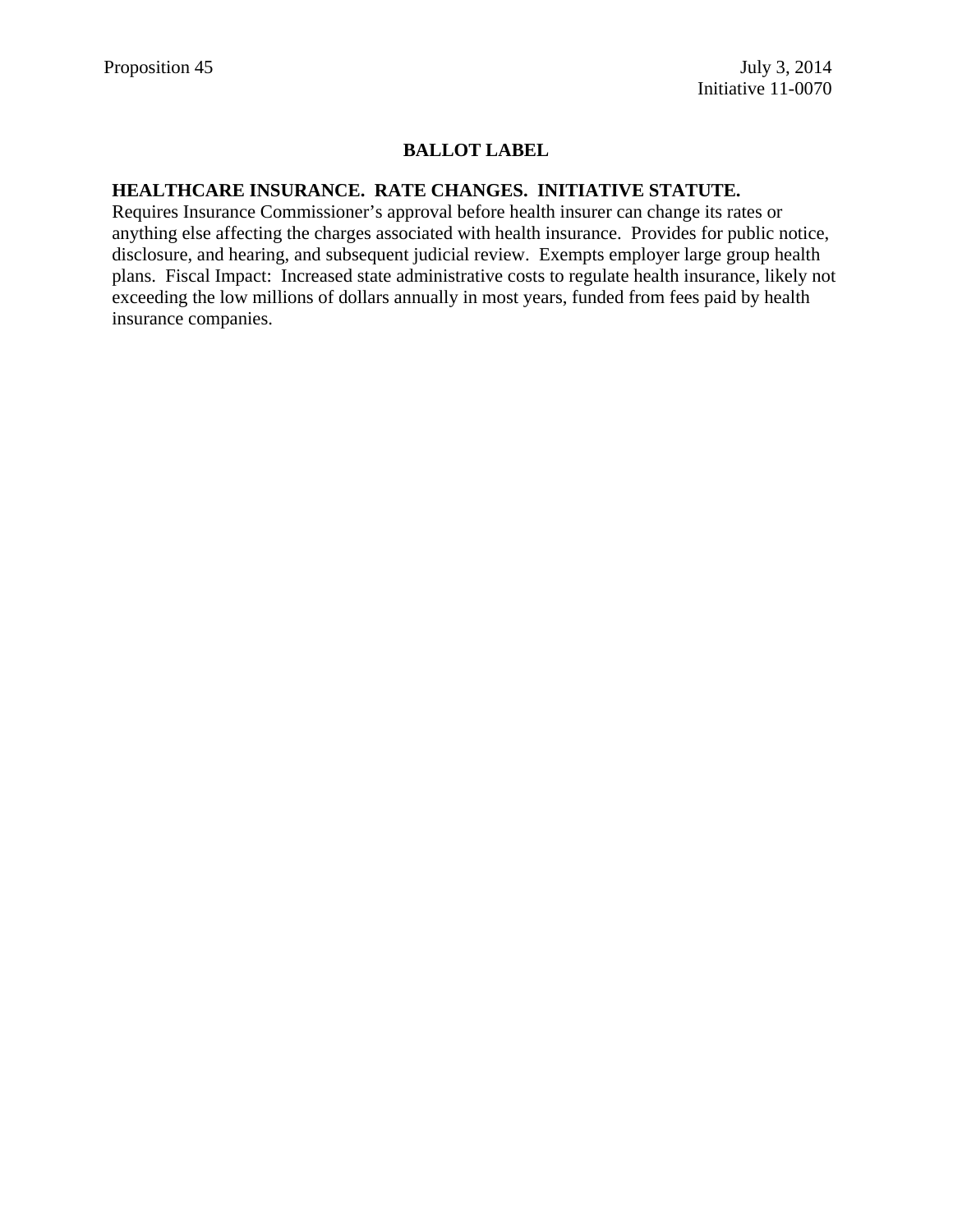## **DRUG AND ALCOHOL TESTING OF DOCTORS. MEDICAL NEGLIGENCE**

**LAWSUITS. INITIATIVE STATUTE.** Requires drug testing of doctors. Requires review of statewide prescription database before prescribing controlled substances. Increases \$250,000 pain/suffering cap in medical negligence lawsuits for inflation. Fiscal Impact: State and local government costs from raising the cap on medical malpractice damages ranging from tens of millions to several hundred million dollars annually, offset to some extent by savings from requirements on health care providers.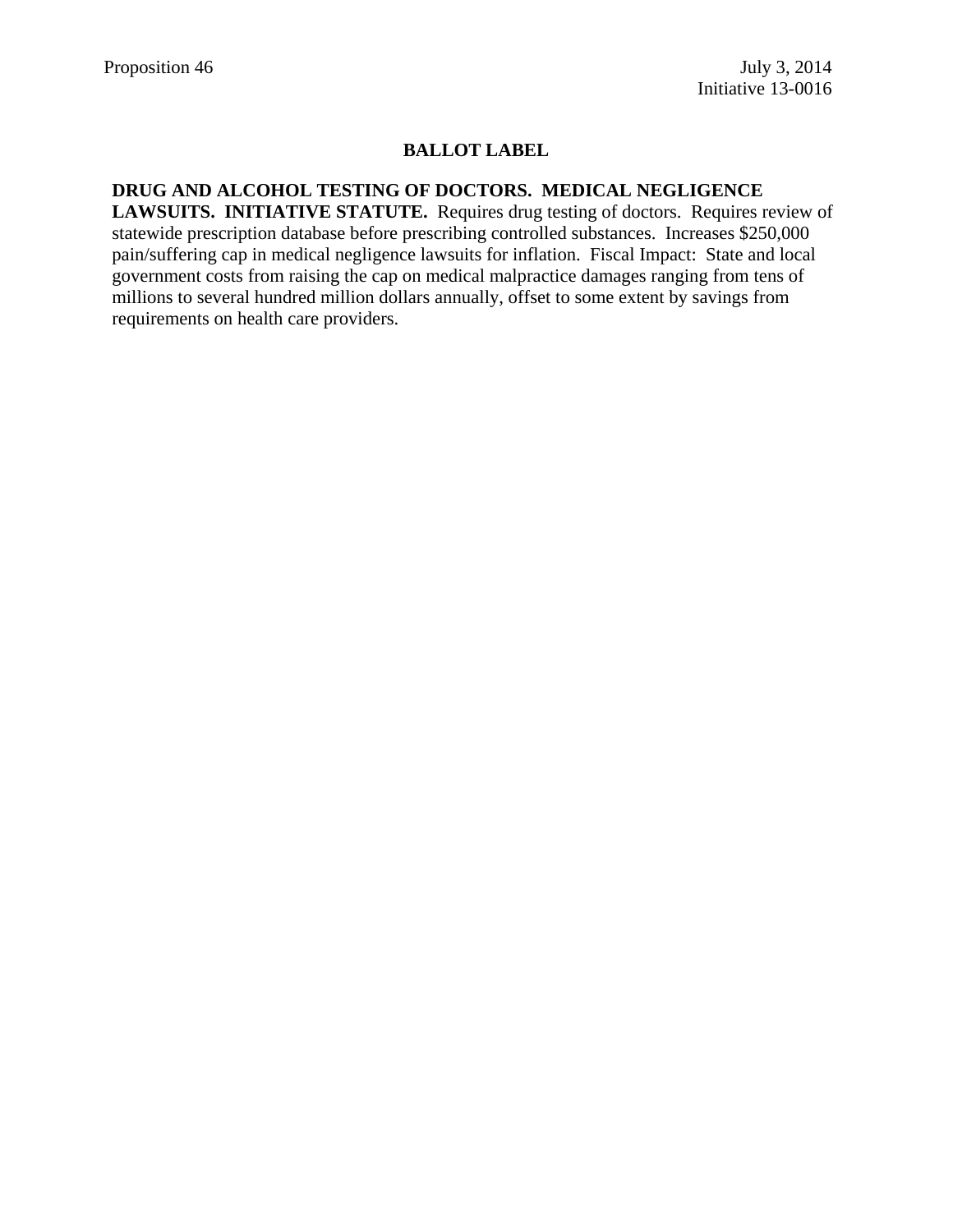#### **CRIMINAL SENTENCES. MISDEMEANOR PENALTIES. INITIATIVE STATUTE.**

Requires misdemeanor sentence instead of felony for certain drug and property offenses. Inapplicable to persons with prior conviction for serious or violent crime and registered sex offenders. Fiscal Impact: State and county criminal justice savings potentially in the high hundreds of millions of dollars annually. State savings spent on school truancy and dropout prevention, mental health and substance abuse treatment, and victim services.